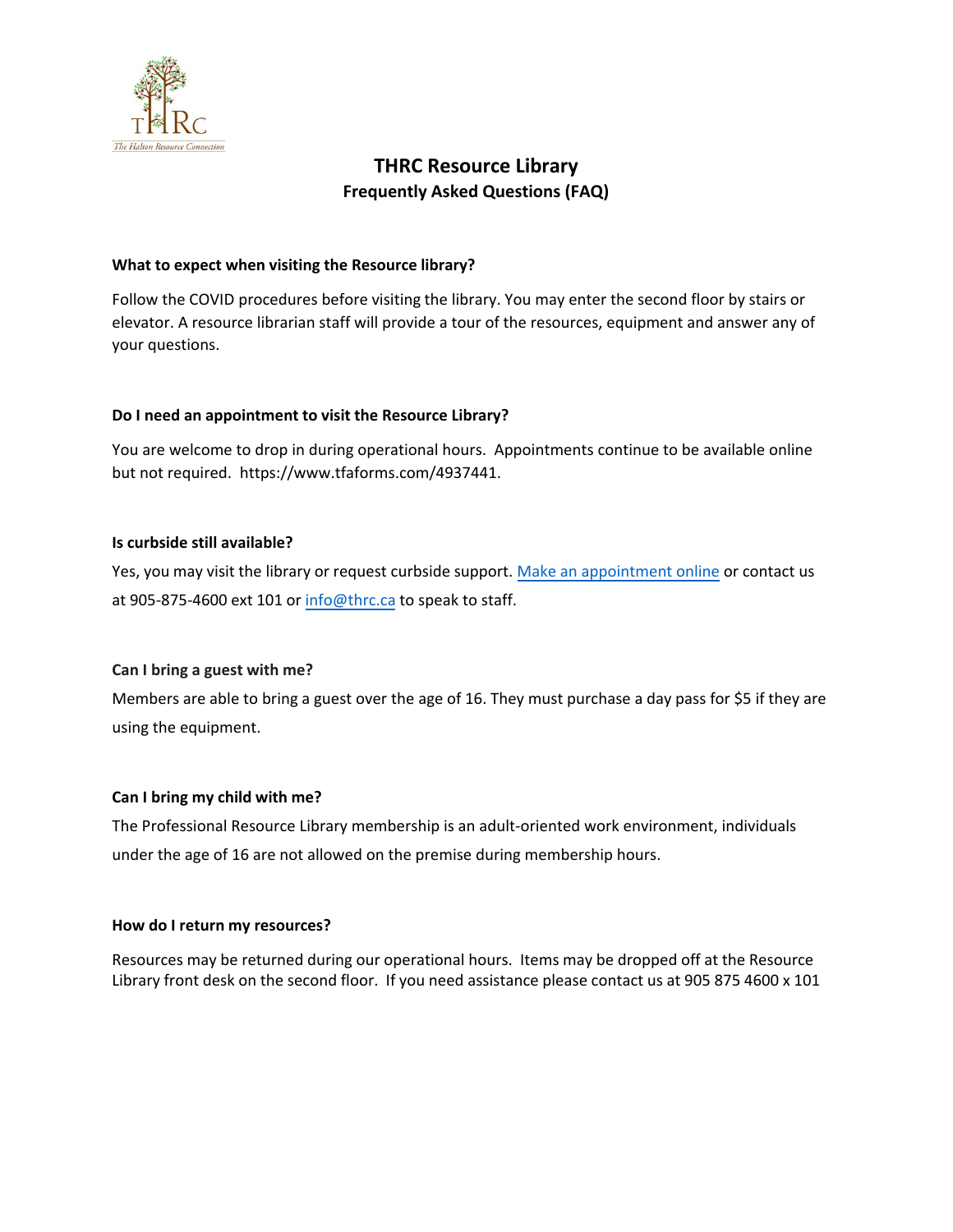

# **Where is Curbside pickup?**

Curbside pickup/ drop off is located at 410 Bronte Street at the main entrance. Enter the THRC single front door beside the main entrance and push the buzzer for assistance or contact us at 905 875-4600 x 101 to meet you.

#### **What happens if my resources are late?**

Items returned past their due date will be charged \$1 per operating day per resource.

# **What if I return my Resource bin with broken/Missing pieces?**

Members are responsible for replacement or repair of the equipment/ resource they have signed out. A parts list is available in each resource bin for your reference. If items are missing or broken, please inform the Resource library staff when returning the items. The member will then be given one month to find the missing items or replace the broken pieces. Replacement charges may apply.

#### **How many resources can I borrow?**

[Members ca](mailto:info@thrc.ca)n borrow up to 10 items at a time for a 3 week lending period. Please contact out team info@thrc.ca or 905 875 4600 x 101

#### **Can I renew items?**

Items may be extended for one additional loaning period of 3 weeks. Renewals accepted by making an appointment, in person, by phone or email.

#### **What Resources are available?**

The Resource Library lends a wide selection of resources and has [a variety of equipment available for](https://thrc.ca/resources-equipment/)  use on site. Please click on the following link to see what we offer. https://thrc.ca/resources-equipment/

#### **What's available to purchase onsite?**

To purchase an art kit click her[e https://thrc.ca/art-kits/](https://thrc.ca/art-kits/)

If you are working on a project materials are available to purchase onsite such as construction paper, Bristol board, felt, velcro, foam, coil binding, etc. Please contact staff for availability and cost.